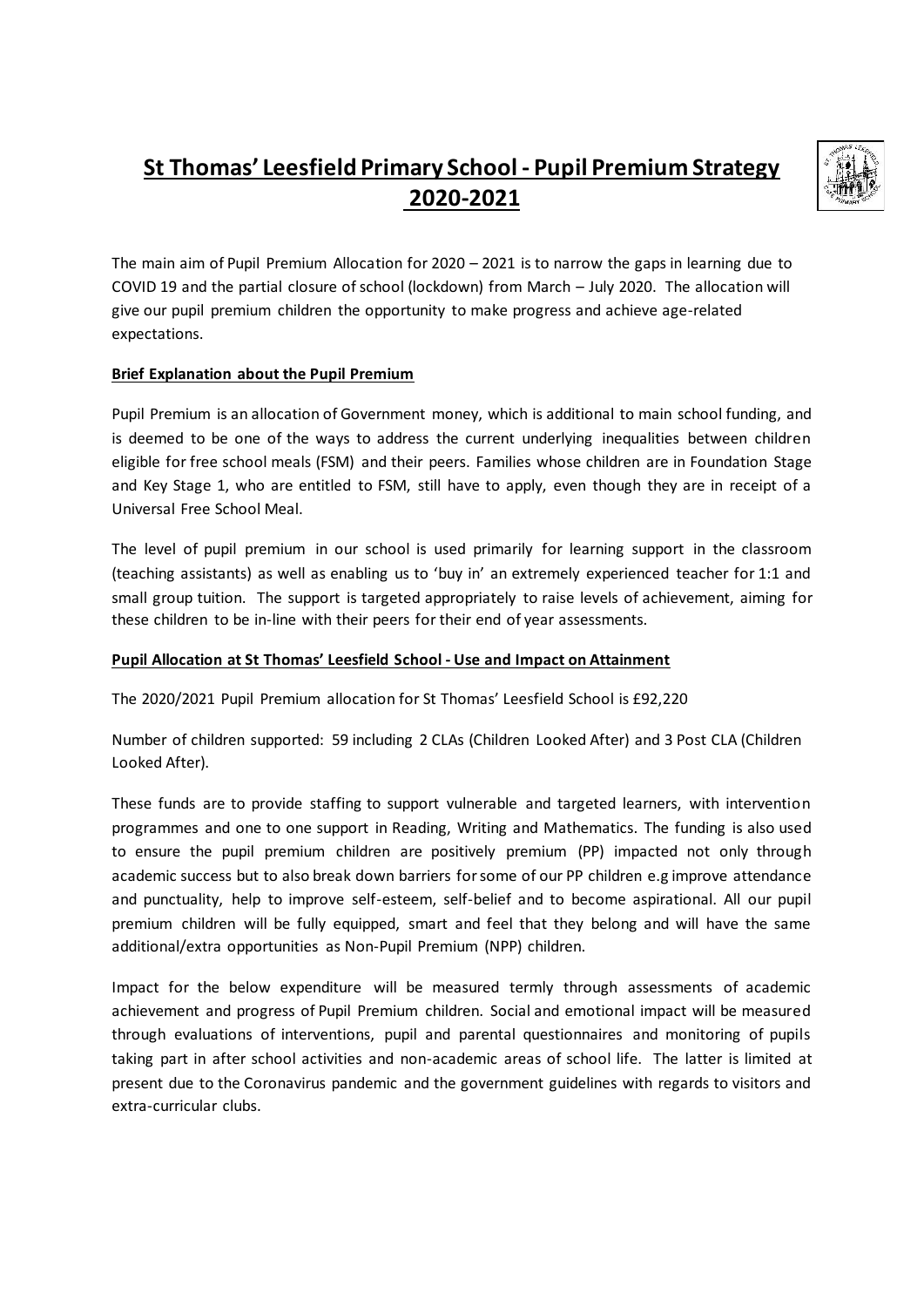| Barriers to learning and allocation of<br>expenditure                                                                                                                                                                                                                                                                                                                                                                                     | <b>Allocated costs</b>                                                                                                                                                                                                | <b>Intended Outcome/Impact</b>                                                                                                                                                                                                                                                                                                                                                                                                                                                                                                                                                            |  |  |  |
|-------------------------------------------------------------------------------------------------------------------------------------------------------------------------------------------------------------------------------------------------------------------------------------------------------------------------------------------------------------------------------------------------------------------------------------------|-----------------------------------------------------------------------------------------------------------------------------------------------------------------------------------------------------------------------|-------------------------------------------------------------------------------------------------------------------------------------------------------------------------------------------------------------------------------------------------------------------------------------------------------------------------------------------------------------------------------------------------------------------------------------------------------------------------------------------------------------------------------------------------------------------------------------------|--|--|--|
| Teaching and learning interventions - For more detailed evidence of progress made by each individual child see<br>performance management documents/specific targets.                                                                                                                                                                                                                                                                      |                                                                                                                                                                                                                       |                                                                                                                                                                                                                                                                                                                                                                                                                                                                                                                                                                                           |  |  |  |
| Group Tuition Y2, 3, 4,5 and 6<br>Maths, Writing & Building Self Esteem -<br>Extremely experienced UPS3 Teacher (PC).<br>PP children 'more able' and PP children 'Catch<br>up Emerging to expected Aim'<br>X9 ch in Y2; x8 ch in Y3; x7 ch in Y4; x9ch in Y5;<br>x13 ch in Y6.<br>Throughout the year one and a half days per<br>week allocated between the classes/children<br>(see PC timetable, groups and BBs covered &<br>achieved). | UPS 3 intervention<br>teacher 8 hours per<br>week (x4 Tues am and<br>x4 Wed am) x 38<br>weeks @ £57ph<br>$(including on costs) =$<br>$456px \times 38 =$<br>£17,328pa                                                 | To narrow the gap due to COVID 19.<br>Pupils targeted for this intervention to<br>make good progress. All children to<br>make progress based on their individual<br>learning targets and for most, if not all,<br>to achieve national 'Expected'<br>standards for their year group. To aim<br>for PP children to be in-line with<br>National Expectations.<br>To aim for targeted children to achieve<br>greater depth - specific interventions<br>to plug gaps after COVID 19.<br>End of term and year data will<br>demonstrate value<br>added/progress/attainment for each PP<br>child. |  |  |  |
| Individual targeted support<br>for Reading and Phonics in Key Stage 1 (NW -<br>$Y2$ and $AM - Y1$ )<br>Y1 = 10 children; Y2 = 9 children                                                                                                                                                                                                                                                                                                  | 3 hours per week -<br>1.5 (NW) @ £17.65ph<br>(incl hol + oncosts) $x 1.5 =$<br>£26.48pw $x38 = £1006pa$<br>1.5 (AM) @ £56.75ph<br>(inc oncosts) $x 1.5 = £85pw \times 38$<br>$=\underline{\textbf{f}}3235\textbf{pa}$ | Children becoming competent readers<br>of a variety of texts and comprehension<br>skills developing. Reading levels to be in<br>line or above national expectations.                                                                                                                                                                                                                                                                                                                                                                                                                      |  |  |  |
| <b>Teacher Assistant (Performance</b><br><b>Management Target)</b><br>Reception Teaching Assistant salary (RC) -<br>25% x TA salary (x 3 children)<br>Specific role to ensure PP achievement.                                                                                                                                                                                                                                             | Total £6018                                                                                                                                                                                                           |                                                                                                                                                                                                                                                                                                                                                                                                                                                                                                                                                                                           |  |  |  |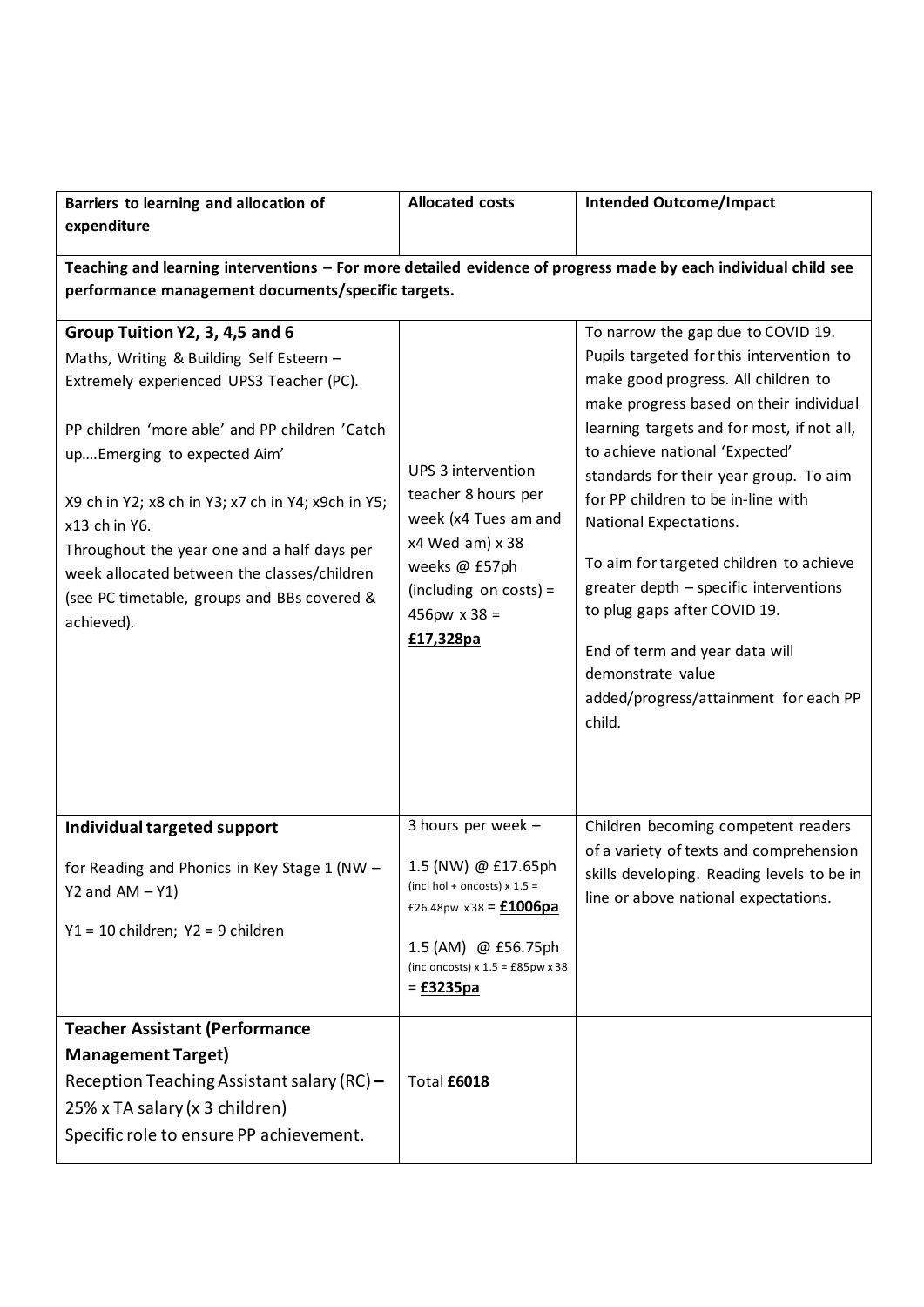| <b>Teacher Assistant (Performance</b>       |                     |  |
|---------------------------------------------|---------------------|--|
| <b>Management Target)</b>                   |                     |  |
| Y1 - Teaching Assistant salary (ED) - 25% x | Total £5060         |  |
| TA salary (x 10 children)                   |                     |  |
| Specific role to ensure PP achievement.     |                     |  |
| <b>Teacher Assistant (Performance</b>       |                     |  |
| <b>Management Target)</b>                   |                     |  |
| Y2 - Teaching Assistant salary (WF) - 25%   | Total £6018         |  |
| x TA salary (x 9 children)                  |                     |  |
| Specific role to ensure PP achievement.     |                     |  |
| <b>Teacher Assistant (Performance</b>       |                     |  |
| <b>Management Target)</b>                   |                     |  |
| Y3 - Teaching Assistant salary (SBish) -    | Total £6104         |  |
| 25% x TA salary (x 8 children)              |                     |  |
| Specific role to ensure PP achievement.     |                     |  |
| <b>Teacher Assistant (Performance</b>       |                     |  |
| <b>Management Target)</b>                   |                     |  |
| Y4 - Teaching Assistant salary (SBir) - 25% | Total £5310         |  |
| x TA salary (x 7 children)                  |                     |  |
| Specific role to ensure PP achievement.     |                     |  |
| <b>Teacher Assistant (Performance</b>       |                     |  |
| <b>Management Target)</b>                   |                     |  |
| Y5 - Teaching Assistant salary (MH) - 25%   | Total £6048         |  |
| x salary (x 9 children)                     |                     |  |
| Specific role to ensure PP achievement.     |                     |  |
| <b>Teacher Assistant (Performance</b>       |                     |  |
| <b>Management Target)</b>                   |                     |  |
| Y6 - Teaching Assistant salary (SP) - 50% x | <b>Total £12208</b> |  |
| TAs salary (x 13 children)                  |                     |  |
| Specific role to ensure PP achievement.     |                     |  |
| <b>Counselling Service for vulnerable</b>   |                     |  |
| children                                    |                     |  |
| <b>Emotional Wellbeing</b>                  | Total £5500         |  |
| 1 day per week x 38 for approx. 15          |                     |  |
| children                                    |                     |  |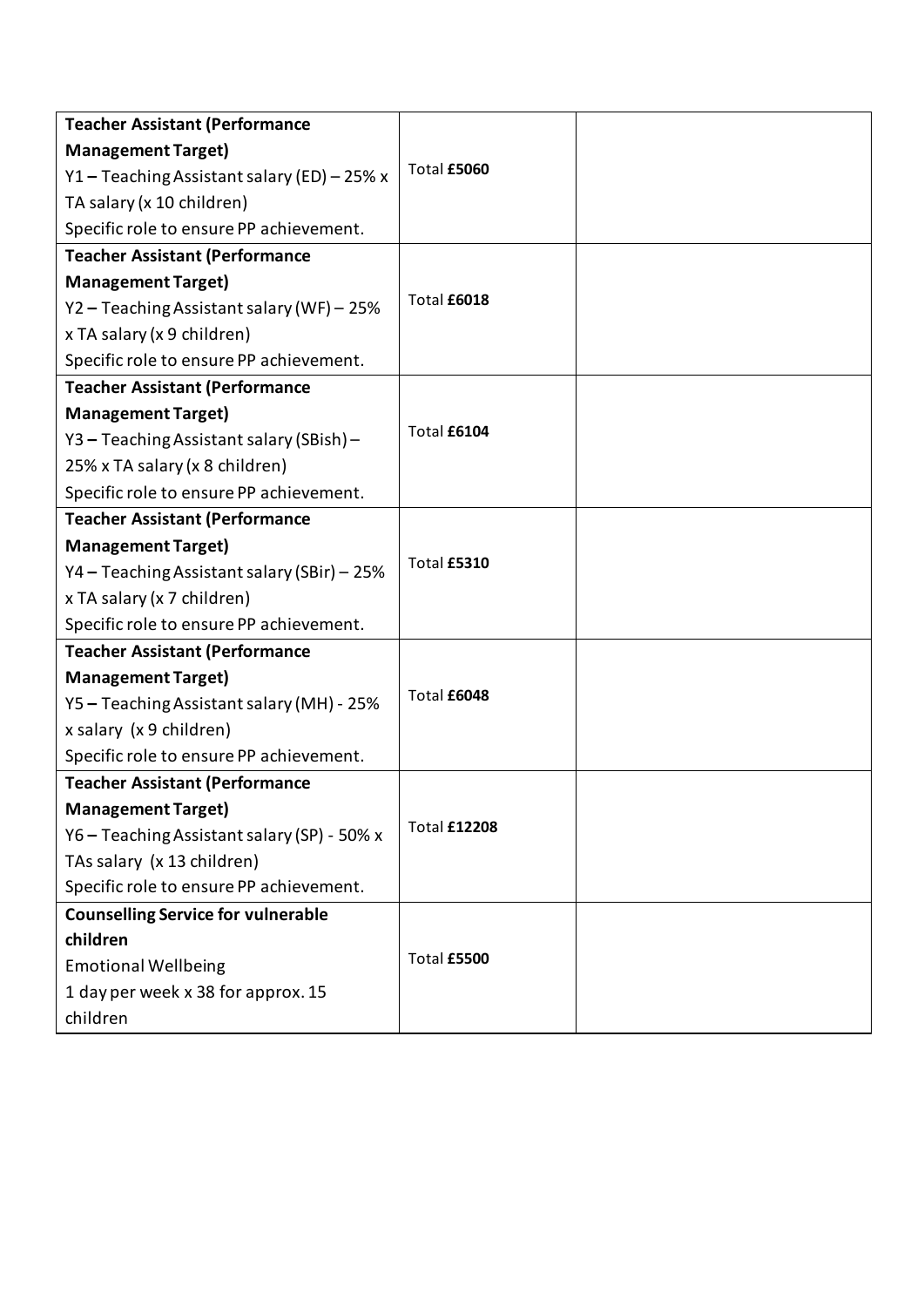| <b>Learning Mentor</b>                          |        | Dealing with outside agencies/support                    |
|-------------------------------------------------|--------|----------------------------------------------------------|
| 3 days per week Supporting Vulnerable           |        | when needed for pupils/families                          |
| Families - 65 x Ever 6 FSM children.            |        | including pastoral care.                                 |
|                                                 |        | Headteacher to also work alongside the                   |
|                                                 |        | LM on a weekly basis to provide a                        |
|                                                 |        | consistent approach and availability for                 |
|                                                 | £18436 | our PP children and families.                            |
|                                                 |        | To work with families who have                           |
|                                                 |        | attendance issues or wellbeing issues                    |
|                                                 |        | to improve quality of life for children                  |
|                                                 |        | and families. To improve attendance                      |
|                                                 |        | and therefore positively impact on the                   |
|                                                 |        | learning of the PP children.                             |
|                                                 |        | To enable PP children to deal with                       |
| <b>Lunchtime Nurture Groups</b>                 |        |                                                          |
| 11 TAs - 30 mins per day x 38 weeks £12.47      |        | emotional and traumatic difficulties                     |
| per hour                                        |        | and be able to access learning more                      |
| Helping to develop several areas of learning    | £3428  | successfully. To ensure pupils are able                  |
| e.g. social communication, speech and           |        | to work together and develop                             |
| language, gross and fine motor skills, physical |        | relationships that have been stopped<br>due to COVID 19. |
| fitness, phonics development etc.               |        |                                                          |
|                                                 |        |                                                          |
| Commando Joe RESPECT programme                  |        | The Pupil Premium children will gain a                   |
|                                                 |        | range of resilience, perseverance and                    |
| All KS2 PP children and Y2 PP children.         |        | team building skills to develop EHW                      |
|                                                 |        | and enable them to be more successful                    |
|                                                 | £1475  | learners both in and out of the                          |
|                                                 |        | classroom environment.                                   |
|                                                 |        |                                                          |
|                                                 |        |                                                          |
|                                                 |        |                                                          |
|                                                 |        |                                                          |
| <b>Training for staff</b>                       |        |                                                          |

I